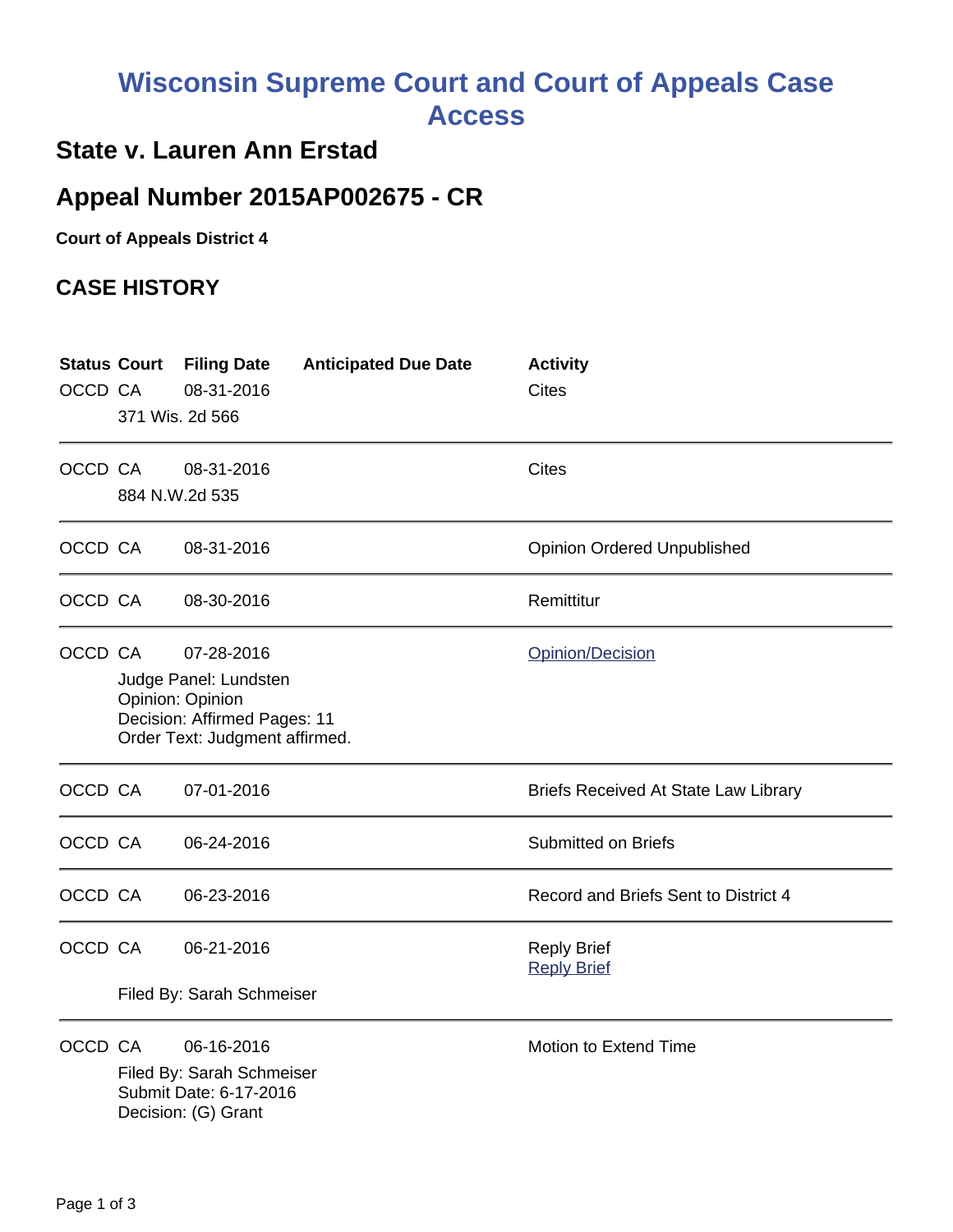| OCCD CA |                                                                                                                                                                                                                                                                            | 06-01-2016                                                                                                                                               | Brief of Respondent(s)<br><b>Brief of Respondent</b>      |  |  |  |
|---------|----------------------------------------------------------------------------------------------------------------------------------------------------------------------------------------------------------------------------------------------------------------------------|----------------------------------------------------------------------------------------------------------------------------------------------------------|-----------------------------------------------------------|--|--|--|
|         |                                                                                                                                                                                                                                                                            | Comment: Please note an appendix certification has been added to this brief. See Rule 809.19(2)<br>regarding requirements Appx to Brief of Respondent(s) |                                                           |  |  |  |
| OCCD CA |                                                                                                                                                                                                                                                                            | 04-29-2016                                                                                                                                               | Brief & Appx of Appellant(s)<br><b>Brief of Appellant</b> |  |  |  |
|         |                                                                                                                                                                                                                                                                            | Filed By: Tracey Wood                                                                                                                                    |                                                           |  |  |  |
| OCCD CA | Motion to Extend Time<br>04-25-2016<br>Filed By: Tracey Wood<br>Submit Date: 4-26-2016<br>Decision: (G) Grant<br>Decision Date: 4-27-2016<br>ORD that the time to file the appellant's brief and appendix is extended to April 29, 2016.<br>See BAP event due on 4-29-2016 |                                                                                                                                                          |                                                           |  |  |  |
| OCCD CA | Motion to Extend Time<br>03-14-2016<br>Filed By: Tracey Wood<br>Submit Date: 3-15-2016<br>Decision: (G) Grant<br>Decision Date: 3-16-2016<br>ORD that the time to file the appellant's brief is extended to April 25, 2016.<br>See BAP event due on 4-25-2016              |                                                                                                                                                          |                                                           |  |  |  |
| OCCD CA |                                                                                                                                                                                                                                                                            | 02-02-2016<br>Comment: 1-3 to 36-1                                                                                                                       | Record                                                    |  |  |  |
| OCCD CA |                                                                                                                                                                                                                                                                            | 12-30-2015                                                                                                                                               | Notif. Sent-Filing of NAP & Ct. Record                    |  |  |  |
| OCCD CA |                                                                                                                                                                                                                                                                            | 12-30-2015<br>Comment: Receipt No: 15R 003208                                                                                                            | <b>Fee Paid</b>                                           |  |  |  |
| OCCD CA |                                                                                                                                                                                                                                                                            | 12-30-2015                                                                                                                                               | Notice of Appeal & Court Record                           |  |  |  |
| OCCD CA |                                                                                                                                                                                                                                                                            | 12-22-2015<br>Filed By: Tracey Wood<br>Status: Prev. Filed                                                                                               | <b>Statement on Transcript</b>                            |  |  |  |
| OCCD CA |                                                                                                                                                                                                                                                                            | 12-21-2015                                                                                                                                               | Notice of Appeal filed in Cir. Ct.                        |  |  |  |
| OCCD CA |                                                                                                                                                                                                                                                                            | 09-17-2015                                                                                                                                               | Judgment of Circuit Court                                 |  |  |  |